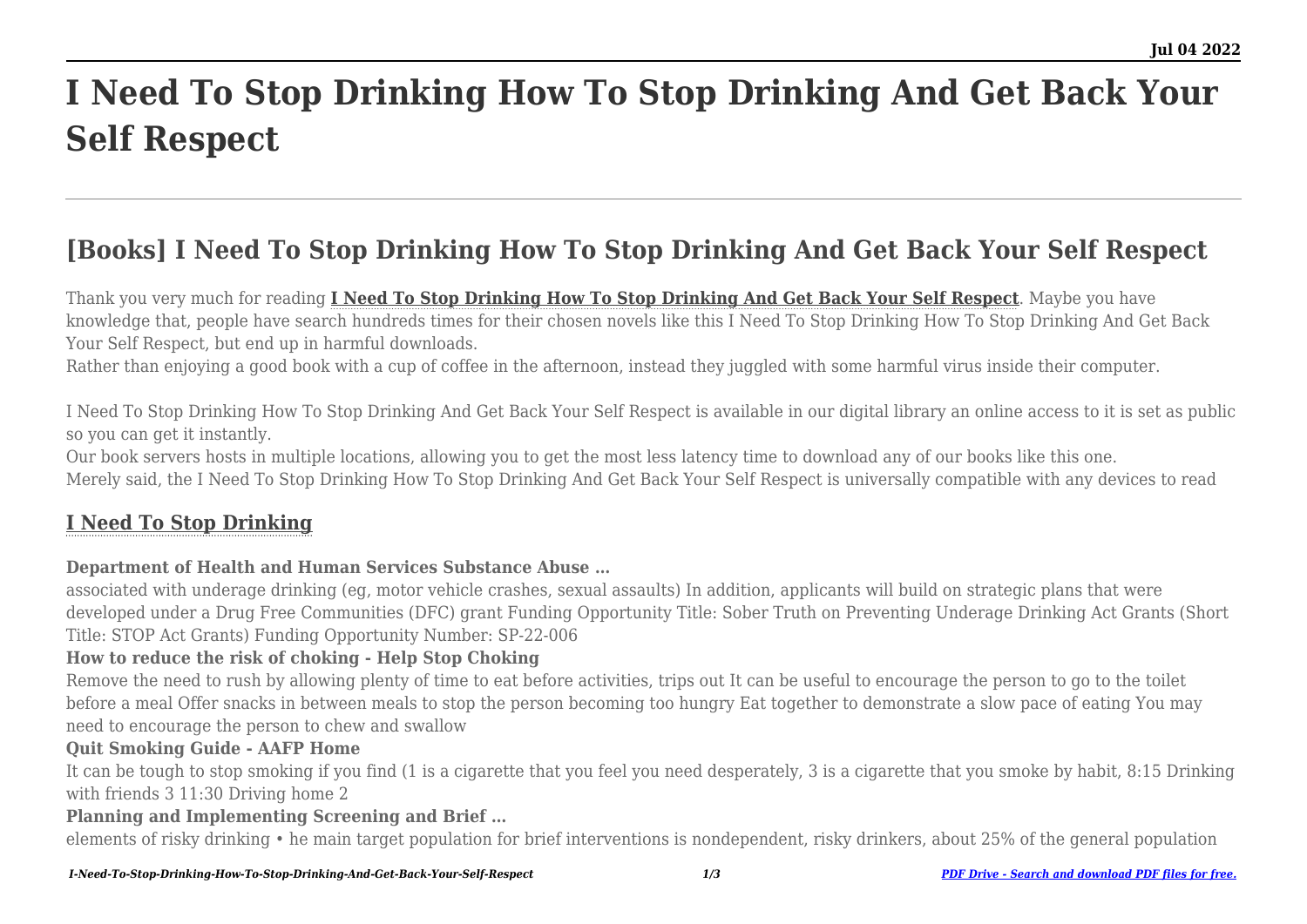he goal of the brief intervention is to motivate them to cut back or stop drinking • Patients who drink too much and are dependent also need help, but there are relatively few of them,

#### **Health and Safety Law What you need to know - HSE**

the precautions to stop it This is part of risk assessment 2 In a way you can understand, explain how risks What you need to know Large print Health and Safety Executive 2 of 4 pages 6 Provide toilets, washing facilities and drinking water 7 Provide adequate first-aid facilities 8 Report major injuries and fatalities at work to our

#### **The Government's Alcohol Strategy**

caused by binge drinking And we have to do it now This strategy sets out how we will attack it from every angle More powers to stop serving alcohol to people who are already drunk More powers for local areas to restrict opening and closing times, control the density of licensed premises and charge a late night levy to support policing

#### **What Clinicians Need to Know about Legionnaires' Disease**

Feb 24, 2020 · identify and stop potential clusters and outbreaks by linking new cases to previously reported ones Etiology Legionnaires' disease is a severe form of pneumonia that often requires hospitalization and is fatal in about 10% of cases overall, and in 25% of healthcare-associated cases Legionnaires' disease is caused by Legionella bacteria

#### **Nocturia - getting up at night to pass urine**

problems sleeping, you are more likely to need to pass urine • Drinking fluids: Drinking a lot of fluid, especially close to bed time, will increase your need to go to the toilet during the night Is there anything I can do? • Reduce the amount you drink before you go to bed For example, have your last drink at 800pm instead of 1000pm

#### **Making the Connection: Trauma and Substance Abuse**

for them to stop using A successful treatment approach must therefore be flexible enough to accommodate the multiple ways in which trauma and substance abuse may be related Addressing the Needs of Adolescents with Co-occurring Trauma and Substance Abuse For adolescents dealing with the effects of traumatic stress or PTSD, alcohol and/

#### **UK Chief Medical Officers' Alcohol Guidelines Review: …**

• Drinking in pregnancy can lead to long-term harm to the baby, with the more you drink the greater the risk Most women either do not drink alcohol (19%) or stop drinking during pregnancy (40%) The risk of harm to the baby is likely to be low if a woman has drunk only small amounts of alcohol before she knew she was pregnant or during

#### **Understand the Weather Guidelines for Children - Oklahoma**

YOUNG CHILDREN remind children to stop playing, drink a beverage, and apply more sunscreen OLDER CHILDREN need a firm approach to wearing proper clothing for the weather (they may want to play without coats, hats or mittens) They may resist applying sunscreen and drinking beverages while outdoors

#### **Persuasive Techniques in Advertising - ReadWriteThink**

image of people enjoying themselves while drinking Pepsi Other times, advertisers will use negative emotions such as pain: a person having back problems after buying the "wrong" mattress Pathos can also include emotions such as fear and guilt: images of a starving child persuade you to send money Logos: an appeal to logic or reason